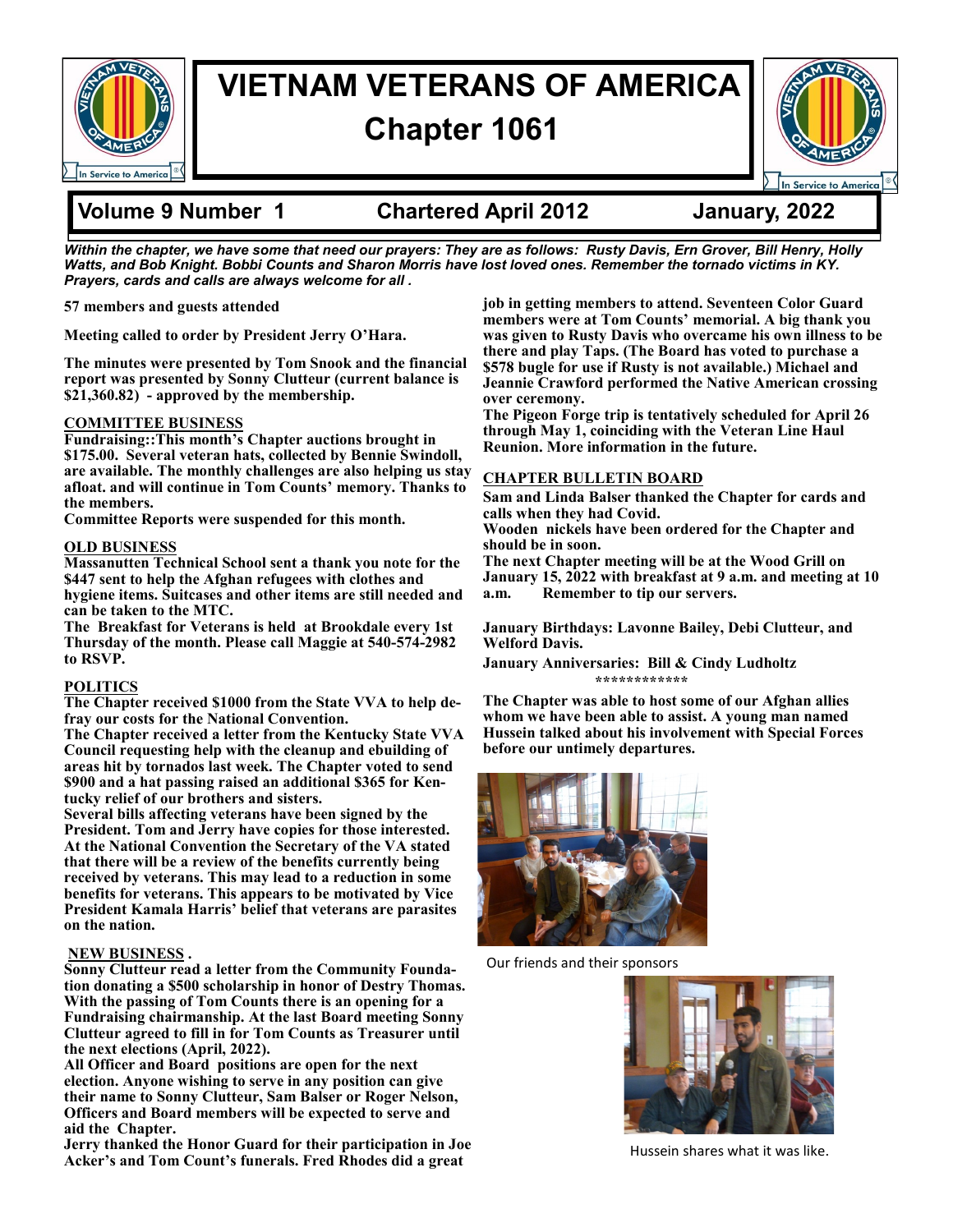#### **BOARD OF DIRECTORS 2021-2023**

#### **PRESIDENT Jerry O'Hara 540 435-3064 jdgolf04@yahoo.com**

**1 st VICE PRESIDENT Danny Sanders 540 833-5378 Hdsanders1947@gmail.com**

**2 nd VICE PRESIDENT Daneen Coakley 540 820-6892 dacoakley@gmail.com**

**SECRETARY Tom Snook 540 246-9628 snook107b@aol.com Alternate = Sonny Clutteur** 

#### **TREASURER Sonny Clutteur 540 421-5200 sun4Power@aol.com**

#### **Alternate = Rusty Davis**

#### **DIRECTOR Kenny Emerson 540 433-1480 samboemerson@gmail.com**

- **DIRECTOR Layton Payne 540 896-9329**
- **DIRECTOR Sonny Clutteur 540 421-5200 sun4Power@aol.com**
- **DIRECTOR Roger Nelson 540 433-9770 rogerlindaattwinlakes@gmail.com**
- **DIRECTOR Don Bailey 540 442-7382 don\_and\_lavonne@verizon.net**
- **DIRECTOR Tom Pruitt 540-896-9800 bunkyp3@gmail.com**
- **DIRECTOR Norman Fifer 540-289-6265 sgemlover@aol.com**
- **DIRECTOR Sam Balser 540-896-1307 balsersam@yahoo.com**
- **DIRECTOR Bruce Orebaugh 540 271-3191 bruce052@hotmail.com.**
- **DIRECTOR Rusty Davis 540 249-5552**
- **DIRECTOR Paul Clancey 540-560-9902 paul@kathysscuba.com**
- **SGT-AT-ARMS Danny Judy 540 564-1290 precdanny@comcast.net**
- **CHAPLAIN Roger Alger 540-652-8660 ralger1@comcast.net**<br>**EDITOR** Doc Talbot 540 29
- **EDOC Talbot 540 298-7546 asartalbot@gmail.com Tom Snook 540 246-9628 snook107b@aol.com**

#### **HONORARY DIRECTOR Destry Thomas**

#### **STATE DELEGATES:**

A little girl was talking to her teacher about Whales. The teacher said it was physically impos-<br>whales. The teacher said it was physically impossible for a whale to swallow a human because even though it was a very large mammal its throat was very small. The little girl stated that throat was very small. The little girl stated that<br>Jonah was swallowed by a whale. Irritated, the Jonah was swanowed by a whale. Irritated, the<br>teacher reiterated that a whale could not swallow a human; it was physically impossible. The a human, it was physically impossible. The<br>little girl said, "When I get to heaven I will ask Jonah." The teacher asked, "What if Jonah went<br>Jonah." The teacher asked, "What if Jonah went to hell?" The little girl replied, "Then you ask him."

## **The Army Cobra Pilot**

#### **Contributed by Jim Casl**

#### *As seen by himself:*

**An incredibly intelligent, tall, handsome, innovative, and highly trained professional killer, idol to countless females, and Gentleman Adventurer, who wears a star sapphire ring, carries a hairtrigger .45 automatic in a specially designed, hand-made quick draw holster along with his trusty survival knife, who is always on time thanks to his ability to obtain immediate transportation and the reliability of his Rolex watch.**

#### *As seen by his wife:*

**A disreputable member of the family who comes home once a year all bruised up, driving a stolen jeep up to the back door carrying a B-4 bag full of dirty laundry, wearing a stained flight suit, smelling of stale booze and JP-4, wearing a huge watch, a fake ring, and that damn ugly beat-up pistol in that stupid holster, who will three months later go out the front door, thankfully for another year.**

#### *As seen by his commander:*

**A fine specimen of a drunken, brawling, jeep stealing, woman corrupting liar, with a star sapphire ring, fantastically accurate Rolex watch, an unauthorized .45 in a non-regulation shoulder holster, and trusty survival knife.**

#### *As seen by Division Headquarters:*

**The embodiment of a drunken, brawling, jeep stealing, woman corrupting, lying, zipper-suited Sun God, with a ring, a proscribed 1911A1 .45 in a non-regulation shoulder holster, a Rolex watch, who for some reason carries a survival knife.**

#### *As seen by the DoD:*

**An overpaid, rule-ignoring, over-ranked tax burden, who is unfortunately totally indispensable simply because he has volunteered to go anywhere, and do anything, at any time, only so long as he can booze it up, brawl, steal jeeps, corrupt women, lie, and wear a star sapphire ring, Rolex watch, and carry an obsolete hand gun and a survival knife.**

*As seen by the enemy:*

## *The implacable inescapable face of death!*

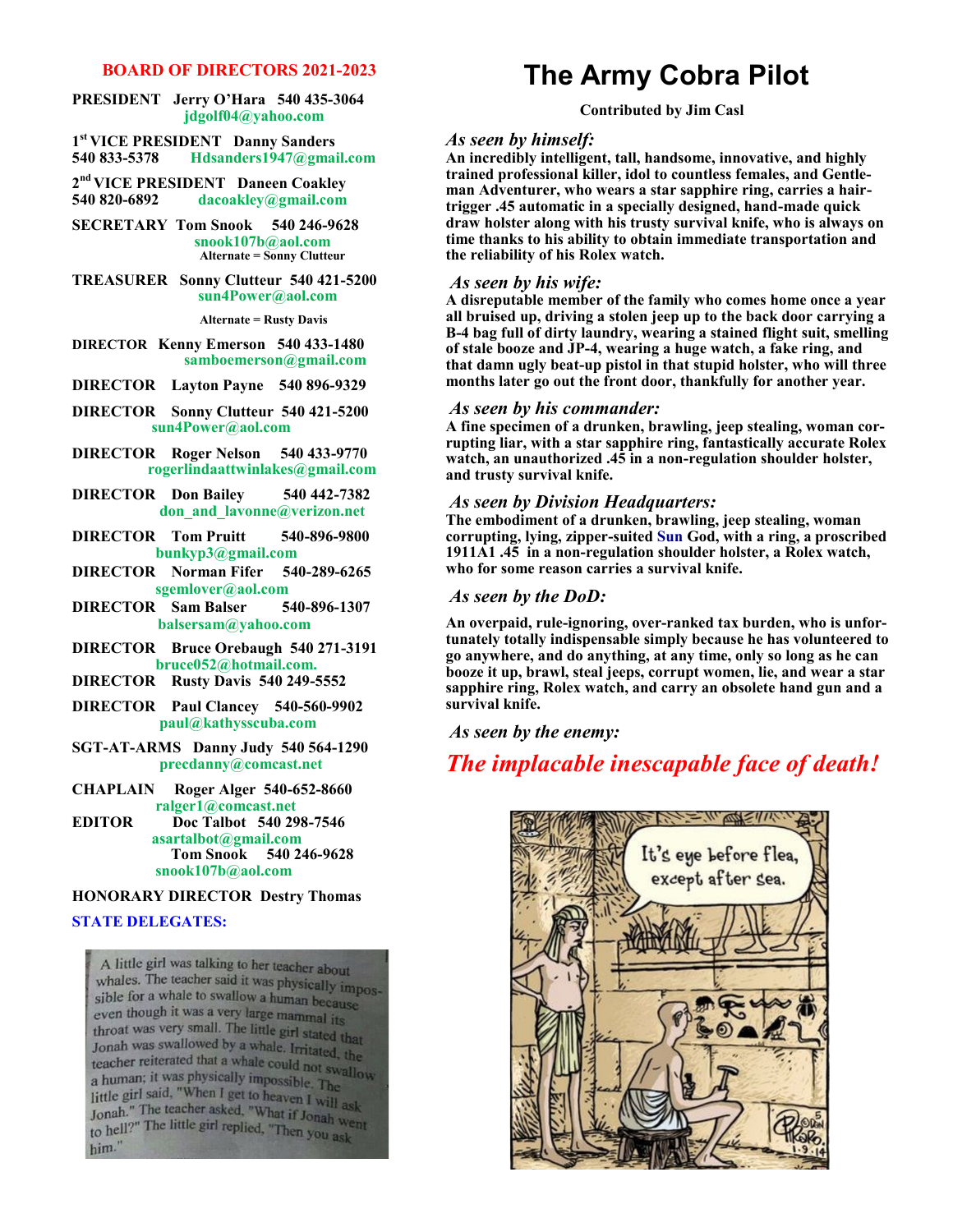# THE VETERAN'S VOICE

*This is an excerpt from a soon-to-be-published book titled "Red Marker History" by Gary N. Willis. It is about 'Medivac Meadows', an operation in Cambodia by the ARA of the 1st Cavalry Division in 1970.* 

#### *Medivac Meadows <sup>1</sup>*

The Vietnamese 6th Airborne Infantry Battalion moved with the 1st Brigade from Song Be during early May, reinforcing the three battalions already engaged in the Fishhook. The battalion headquartered at Fire Support Base (FSB) Oklahoma while its troopers maneuvered in the region. FSB Oklahoma was about ten miles inside Cambodia off Highway 7 on the eastern edge of the Memot Rubber Plantation. <sup>2</sup>The fire base was the operational home of a Vietnamese Artillery Battalion of 105 mm howitzers and the long range 8-inch howitzers of A Battery of the 2nd Battalion, 32nd Field Artillery Regiment, the "Proud Americans." On 23 May, a task force of the 61st and 63rd Companies of the 6th Battalion encountered NVA troops during a ground sweep about eight miles southeast of FSB Oklahoma. After a brief fight, the NVA withdrew to the west side of a clearing oriented southeast to northwest, and the Airborne retired to the east. The battalion senior advisor, Red Hat Captain Jesse Myers overhead in a command-and-control helicopter called for artillery fire from FSB Oklahoma and asked Red Marker Control to divert some airstrikes to the enemy's possible routes of withdrawal.

The artillery fire mission required extra caution. Only eighty meters separated the NVA on the west side of the clearing from the Airborne troopers on the east side. The standard safe distance from an 8-inch round with its 200 pounds of explosive was 100 meters for unsheltered personnel. A miscalculation could prove fatal. The howitzers' alignment, elevation, and propellant charge had to be just right. The fire control center made its calculations and then double checked them. Then A Battery Commander, Captain Lee Hayden, double checked the "double check" by hand.<sup>3</sup> Myers watched the first shots land on target and gave the okay to fire for effect.

A Red Marker FAC arrived on scene and orbited to the east awaiting a set of fighters scrambled from Bien Hoa. Myers briefed the FAC and shut down the artillery when the fighters arrived. They bombed and napalmed the western tree line as darkness fell. The Airborne dug in for the night. Overnight, FSB Oklahoma stood ready if needed, but only sporadic small arms fire came from the opposite side of the clearing.

At dawn on the 24th, the NVA attacked in strength. The Airborne drove them back while suffering several killed and eight wounded seriously. Myers again called on the artillery at FSB Oklahoma and requested Red Markers direct some airstrikes on the NVA positions. Red Marker 16, Lieutenant Blair, already in the air, diverted to the site to control immediate airstrikes. After the two Airborne companies secured the area, the Red Hats on the ground, Staff Sergeants Louis Clason and Michael Philhower, requested Medevac. Myers relayed the request to Brigade HQ and asked for gunship cover. The request went out to the 1st Air Cavalry's Medevac and Blue Max gunships units at about  $1100$  hours.<sup>4</sup>

A Medevac helicopter piloted by "The Wild Deuce" (official call sign Medevac 2), First Lieutenant Stephen F. Modica, and a pair of Cobra gunships, Precise Sword 12 and 12A, received the requests for the evacuation mission. Modica was en route from Phuoc Vinh to Katum when he got the call. Red Hat Sergeant First Class Louis Richard Rocco, happened to be on board hitching a ride to Katum. Rocco, a qualified medic and advisor to the Airborne's Medical Battalion, sometimes volunteered to fly on Medevac flights. When Rocco heard Medevac 2 was headed to pick up wounded paratroopers, he asked to stay on board and help. Modica landed at Katum, offloaded some supplies, and picked up a steel chest protector for Rocco. The Wild Deuce departed Katum toward the task force location, rendezvousing along the way with the Blue Max gunships, Precise Sword 12 and 12A. Meanwhile, another Red Marker relieved Blair, who returned to Quan Loi for fuel. Myers again shut down the artillery while the Red Marker FAC directed more bombs into the western tree line. In the early afternoon as the airstrike finished, the trio of helicopters neared the clearing. Myers briefed them on the situation and suggested a run in from the south. Precise Sword 12 deployed low to protect the Medevac, and Precise Sword 12 A remained as high bird to cover them both.

### *All Hell Broke Loose*

The Wild Deuce came in low and fast with Precise Sword 12 to his left. They approached from the south just above the treetops. Modica wanted to give any North Vietnamese gunners only the briefest glimpse of the Medevac helicopter before setting down, loading wounded, and speeding away. Red Hat Clason, advisor to the Vietnamese 63rd Airborne Infantry Company, stepped out in the clearing and watched the green colored smoke spew from the smoke grenade he'd popped to guide The Wild Deuce. Behind the tree line, Philhower, advisor to 61st Company commander Captain Nhiem, manned the FM radio. Everyone heard the distinctive whup-whup-whup of the Huey's blades well before it entered the clearing. Lieutenant Hwang, commander of the 63rd had stretcher bearers waiting in the tree line with seriously wounded troopers. Hwang and Clason waited tensely, hoping they could load the men without any trouble. Modica brought the ship into the clearing, lined up on Clason, and expertly flared for touchdown.

Just then, all hell broke loose. AK-47 and .51 caliber machine gun fire ripped into the cabin from the southwestern tree line. The Cobra gunships responded immediately. They returned fire with 2.75-inch high explosive and flechette rockets and 40 mm grenade launchers, hoping to suppress the enemy fire long enough for Medevac 2 to get the wounded on board and get to safety

*1 The description of the following event is based on a number of sources, which contained sometimes conflicting detail: magazine article by then*

*Captain Stephen F. Modica, "U.S. Army Aviation Digest," June 1975; letter written by Red Hat Major Jesse W. Myers in response to that article;*

*emails among various surviving participants including Jerry Granberg and Ralph Jones (artillerymen) and Patrick Martin (Medevac crew chief),*

*Major (R) Jesse Myers; Cobra pilots George Alexander and Paul Garrity, and other sources as individually footnoted. 2 Grid Coordinates XU425098, per the History of the "Proud Americans" at https://proudamericans.homestead.com/VIETNAM\_1963-1971- 1.pdf*

*3 Emails July 2021, former Lieutenant Jerry Granberg, second in command, A Battery, 2nd of the 32nd Field Artillery. 4 Medevac Platoon, 15th Medical Battalion, 1st Air Cavalry Division, and Aerial Rocket Artillery, 2nd Battalion, 20th Artillery Regiment, 1st Air Cavalry Division.*